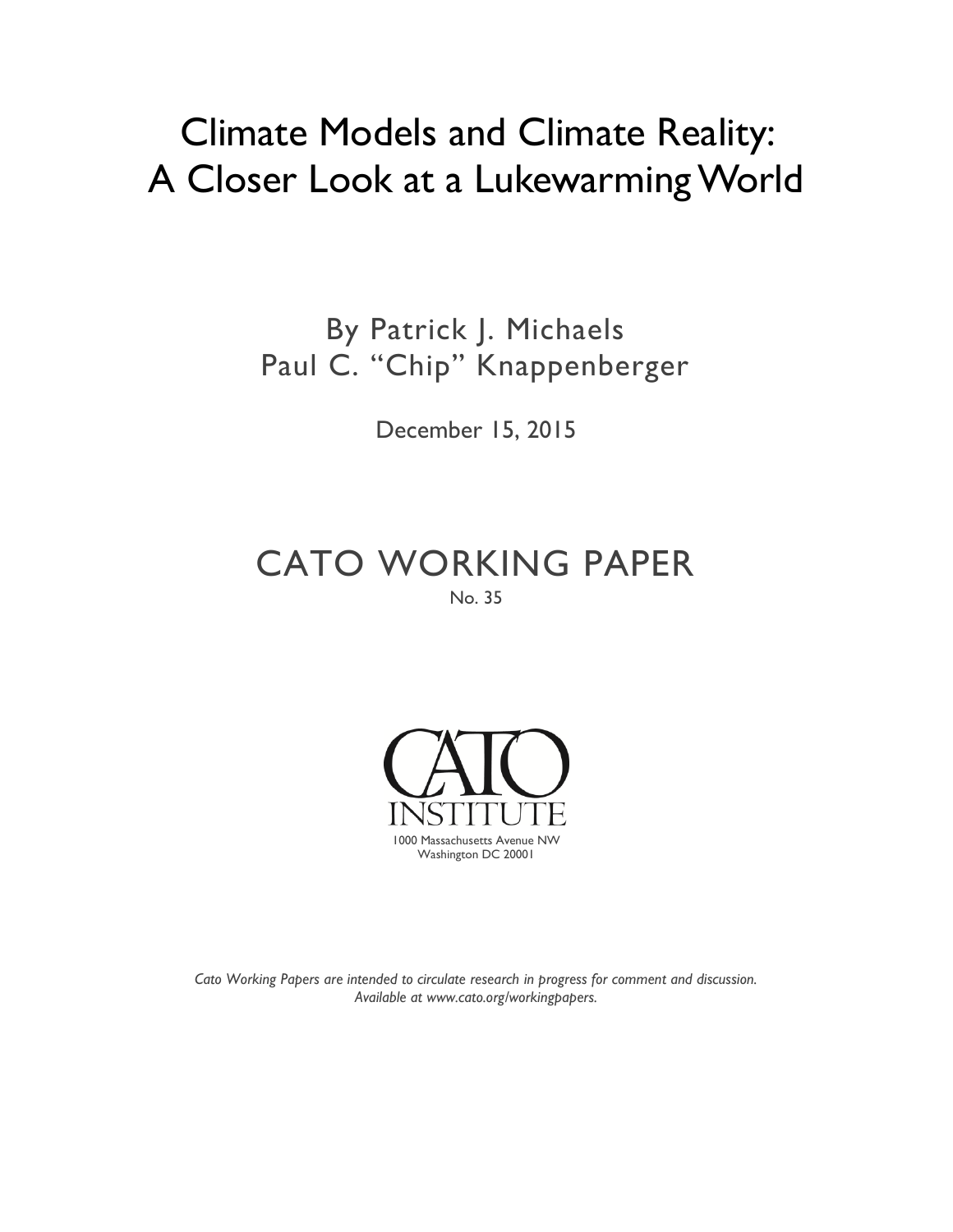## **CLIMATE MODELS AND CLIMATE REALITY: A CLOSER LOOK AT A LUKEWARMING WORLD**

Perhaps the most frank example of the growing disconnection between forecast and observed climate change was presented by University of Alabama's John Christy to the Senate Subcommittee on Space, Science, and Competitiveness Committee of the U.S. House of Representatives on December 8 (Figure 1).



*Figure 1. Global average mid-tropospheric temperature variations (5-year averages) for the average of 102 models runs (red line). Circles (balloons) and squares (satellites) depict the observations.*

It isn't the usual comparison between global average surface temperature and the current family of general circulation climate models. Instead, it's the forecast and observed temperatures for the middle troposphere.

The troposphere is the earth's active weather zone, and it extends from the surface to around 40,000 feet. It's deeper where the atmosphere is warm, as in the tropics, and shallower at higher latitudes. All significant storms, from massive winter cyclones to gullywashing summer thunderstorms are formed and contained in the troposphere.

The data in Figure 1 are smoothed out by using five-year running means, which filters out year-to-year variability and emphasizes more systematic, long-term behavior.

Twice a day, weather balloons are launched simultaneously around the planet in order to get a snapshot of the physical properties of today's atmosphere. The temperature, humidity, barometric pressure and wind data provide the basis for the next iteration of global weather forecasting models. The instrumentation is largely standardized and calibrated for accuracy.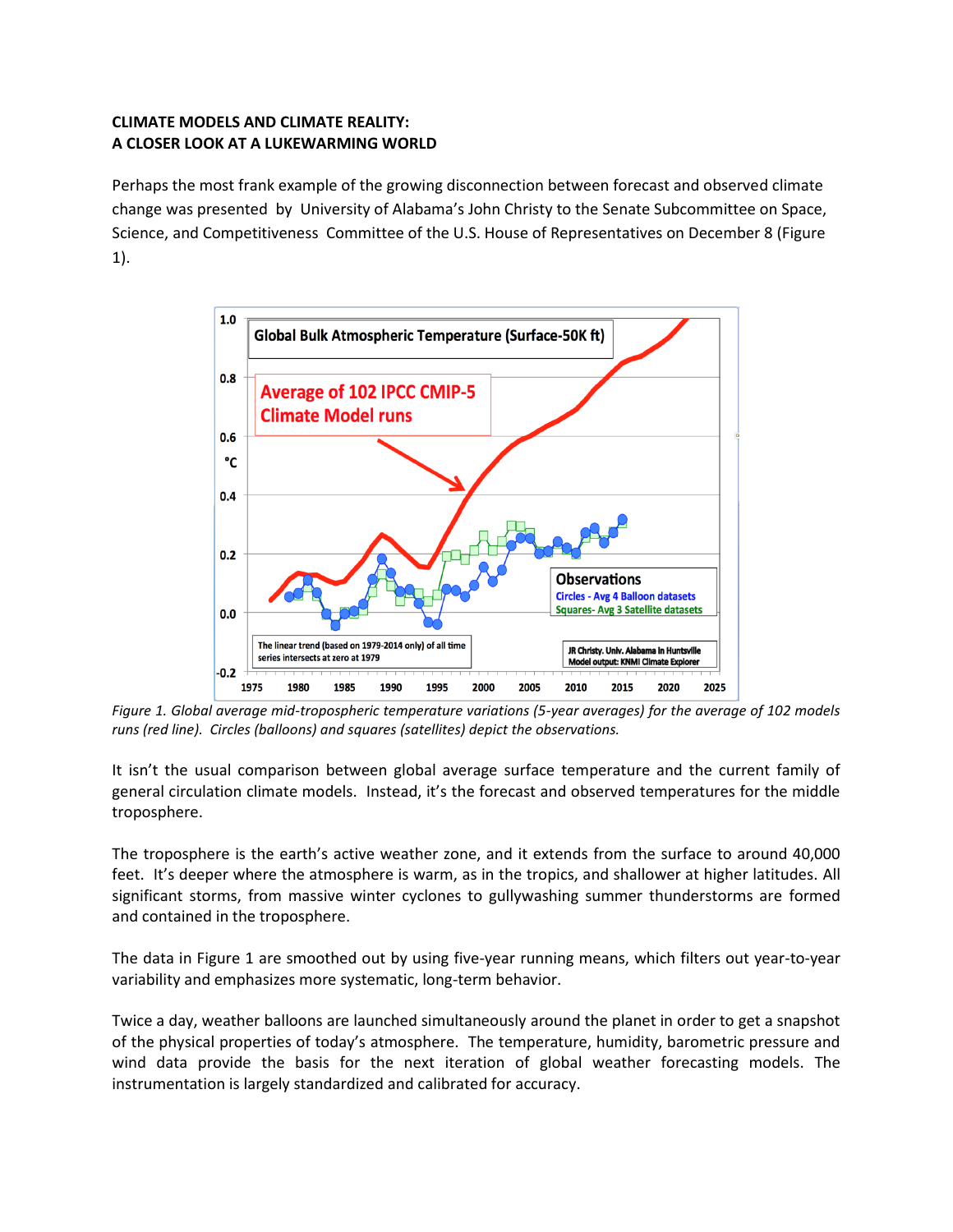There are four different analyses of these datasets, and the blue dots in Figure 1 are their running mean average.

The temperature of the mid-troposphere can also be sensed from above, by orbiting satellites that measure the vibration of diatomic oxygen, which turns out to be a much more accurate thermometer than, say, a standard mercury-in-glass instrument. There are several global analyses of these data, one by Christy's crew, another from Remote Sensing Systems, a California consultancy, and a third by the U.S. National Oceanic and Atmospheric Administration. The green squares in Figure 1 are the average of these three datasets.

Note that the satellite and balloon-sensed temperatures are independent observational measurements.

The red line in Figure 1 is the five-year running mean of the average of 102 computer model simulations that generate temperatures in this layer, compiled in the latest (2013) scientific assessment of the UN's Intergovernmental Panel on Climate Change.

All of the data have been scaled the same in the vertical dimension, with a maximum weighting around 12,000 feet above the surface. The sensing technique in the satellite picks off a bit of data above the troposphere, in the placid stratosphere, and the balloon and computer model data were scaled in the same fashion. So this is a true apples-to-apples-to-apples test.

What's the advantage of looking at these temperatures versus those at the surface?

Rain and snow are largely dependent upon the temperature difference between the surface and the mid-troposphere. When there's little difference, air in the lower atmosphere does not rise, meaning that the vertical motion required to form a cloud is absent. When the difference is large, moistureladen surface air is very buoyant and can result in intense rain events.

Getting the vertical difference systematically wrong in a climate model means getting the rainfall wrong, which pretty much invalidates regional temperature forecasts. A dry surface (think: desert) warms (and cools) much more rapidly than a wet one. If the computer models are somehow getting surface temperatures right that could only be a fortuitous result if the mid-tropospheric temperatures are as far off as Christy's data shows.

Indeed, the models have this temperature differential dead wrong. Over the period of study, they say it should be increasing only very slightly. But, in fact, in the real world it is growing at a rate *nine times* what is predicted by the models over this study period.

Which brings us to those surface temperatures.

They're a bit slipperier than the mid-tropospheric ones. The laboratories responsible for the three principal histories keep changing history, much more frequently than the satellite or balloon records are reconfigured.

At Cato's [Center for the Study of Science](http://www.cato.org/centers/center-study-science) our investigations have led us to the hypothesis that the anthropogenic influence on the earth's climate—specifically through emissions of greenhouse gases—is near the low end of the "mainstream" (e.g., IPCC) assessed range of influence. And further, that models developed to simulate the behavior of the earth's climate have generally overestimated the influence of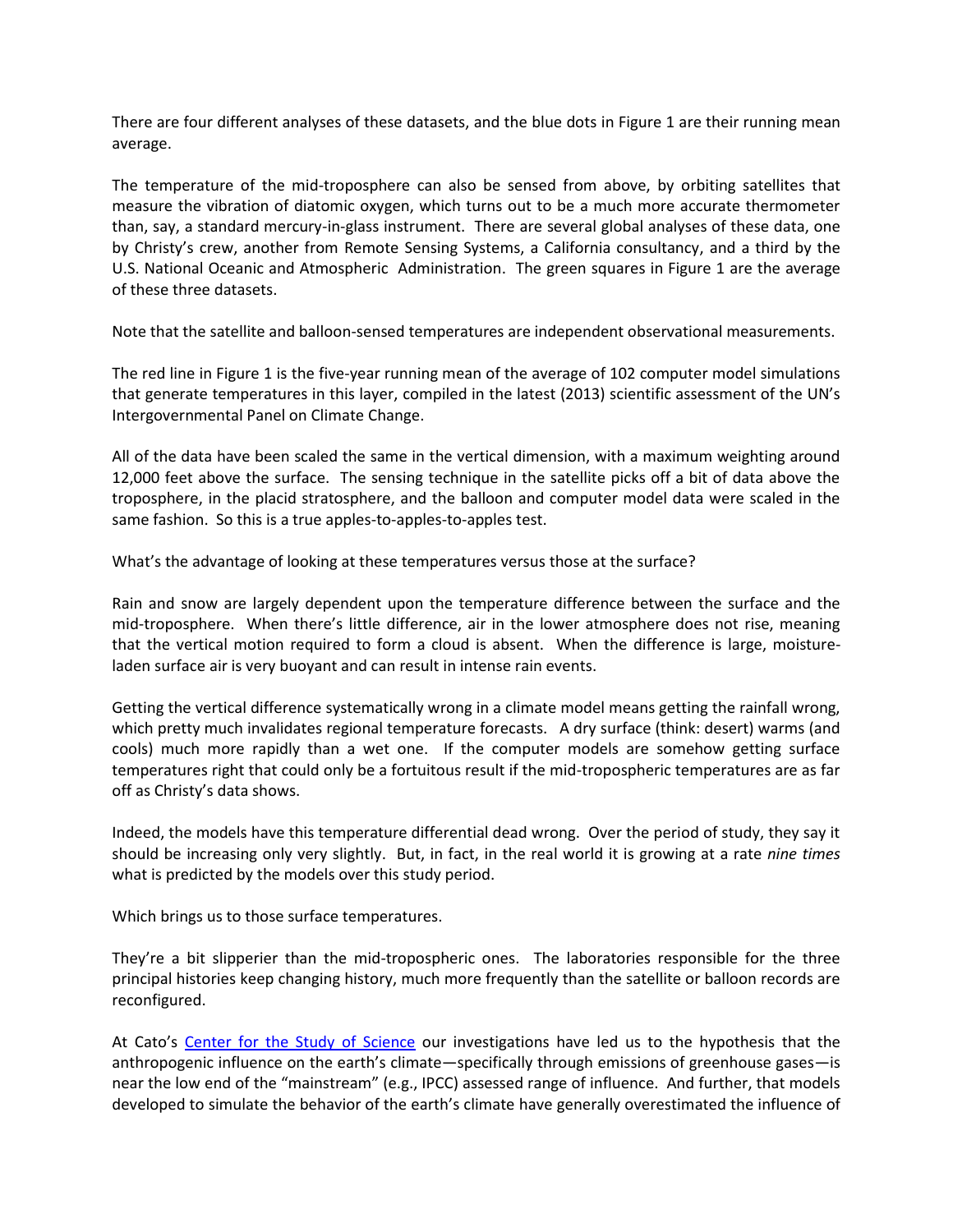anthropogenic greenhouse gas emissions. Our new book, *[Lukewarming: The New Science That Changes](https://store.cato.org/book/lukewarming)  [Everything](https://store.cato.org/book/lukewarming)* details the latest scientific findings supporting a complex, yet modest human impact on the earth's climate.

At last December's Fall Meeting of the American Geophysical Union (AGU), we summarized our thinking on the issue in a presentation titled "[Quantifying the Lack of Consistency between Climate Model](http://object.cato.org/sites/cato.org/files/articles/agu_2014_fall_poster_michaels_knappenberger.pdf)  [Projections and Observations of the Evolution of the Earth's Average Surface Temperature since the](http://object.cato.org/sites/cato.org/files/articles/agu_2014_fall_poster_michaels_knappenberger.pdf)  [Mid-20th Century](http://object.cato.org/sites/cato.org/files/articles/agu_2014_fall_poster_michaels_knappenberger.pdf)." It reflected the state (at that time) of our continual updates to work originally [presented](http://www.cato.org/publications/congressional-testimony/climate-crisis-national-security-economic-public-health-threats) to Congress in 2009, [expanded upon](http://www.cvent.com/events/third-santa-fe-conference-on-global-and-regional-climate-change/custom-19-bb57a62c4a1f40d8af285205963998df.aspx) at the Third Santa Fe Conference on Global and Regional Climate Change in 2011, written up into a [paper,](http://judithcurry.com/2013/09/19/peer-review-the-skeptic-filter/) [presented](http://object.cato.org/sites/cato.org/files/articles/agu_2013_poster.pdf) at the AGU's Science Policy Conference in 2013, and regularly updated in [comments](http://www.cato.org/people/39040/public-filings) on national and international climate change assessments and proposed federal regulations designed to restrict greenhouse gas emissions.

The work is a straightforward demonstration that climate models project a greater rise in the global average temperature than has been experienced, one avoids the pitfalls of other types of comparisons and is immune from claims of cherry-picking, as it includes all time periods since 1950 ending in the present. Accompanying this demonstration of model infidelity, we present a case that a major part of the reason that climate models run too hot is that the earth's equilibrium climate sensitivity is substantially less than portrayed by the climate models. We will revisit this at the end of this paper. Everyone by now is familiar with the "pause" or "slowdown" in the rate of global warming that has taken place over the past 20 years of so, but few realize is that the observed warming rate has been beneath the model mean expectation for periods extending back to the mid- $20<sup>th</sup>$  century—60+ years. We demonstrate this fact with our comparison of the observed warming rate to that of the range of climate model-predicted warming rates for all periods from 1951 ending with the most recent available data. In our AGU [presentation,](http://object.cato.org/sites/cato.org/files/articles/agu_2014_fall_poster_michaels_knappenberger.pdf) we included the observations of the global average surface temperature compiled by the UK's Hadley Center. The Hadley Centre compilation has long been preferred by the IPCC.

And while the Hadley Centre's surface temperature compilation is not the only one, its recent behavior is more consistent with the low rates of warming being revealed in the mid-tropospheric compilations, in which a substantial amount of the overall data is in fact below approximately 12,000 feet. Here, we add the other two major compilations, from NASA and the Department of Commerce's National Oceanic and Atmospheric Administration. We've also included two less prominent surface temperature compilations from Cowtan and Way (2013) and Berkeley Earth, inclusions which do little more than demonstrate their overall similarity (Figure 2). We have also updated our AGU presentation with our best guess for 2015 average temperatures. Thanks, in part, to a strong El Niño, 2015 is going to be the warmest year in any of the surface temperature compilations. You can see from Figures 1 and 2, however, that this warmth does very little to narrow the disparity between the predicted and observed temperatures.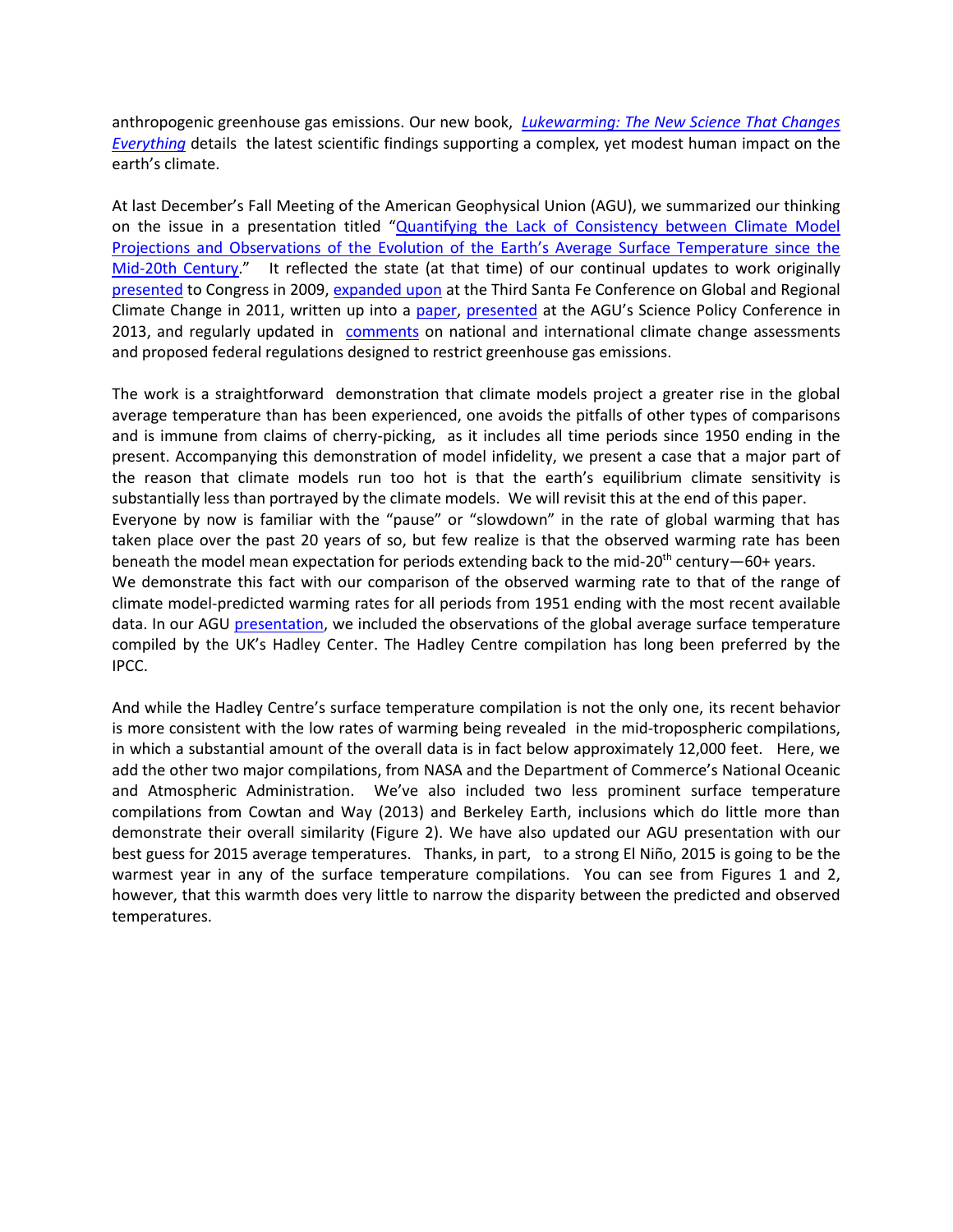

**Model and Observed Global Surface Temperature Trends** 

*Figure 2. The annual average global surface temperatures from 108 individual CMIP5 climate model runs forced with historical (+ RCP4.5 since 2006) forcings were obtained from the KNMI Climate Explorer website. Linear trends were computed through the global temperatures from each run, ending in 2015 and beginning each year from 1951 through 2006. The trends for each period (ranging in length from 10 to 65 years) were averaged across all model runs (black line). The range containing 95 percent (dotted black lines) of trends from the 108 model runs is indicated. The observed linear trends for the same periods were calculated from the annual average global surface temperature record compiled by several different agencies described in the legend (colored lines) (the value for 2015 was estimated from January through October, average).*

During all periods from 10 years (2006-2015) to 65 (1951-2015) years in length, the observed temperature trend lies in the lower half of the collection of climate model simulations, and for several periods it lies very close (or even below) the 2.5<sup>th</sup> percentile of all the model runs. Over shorter periods, such as the last two decades, a plethora of mechanisms have been put forth to explain the observed/modeled divergence, but none do so completely and many of the explanations are inconsistent with each other.

One concern that has been recently been raised—some nine months after our AGU presentation—is by Cowtan et al., 2015 is that the vast majority of extant comparisons (for example, the IPCC Assessment Reports, or our own work) between climate model projections and observations of the earth's surface temperature are not precisely apples-to-apples for two reasons: 1) observed temperature compilations include regions of missing data (i.e., incomplete geographic data coverage) while climate models include the entire surface, and 2) observed compilations combine air temperature measurements over the land with sea surface temperatures into a global average, while climate model compilations use air temperatures over both land and oceans. The combination of these factors is shown to lead to a slight warming bias in the models when compared to the observations. A more appropriate model dataset has been developed and made available for researchers to compare the models with the UK Hadley Centre data through 2014. We've used these data to see how this concern impacts our analysis. The results are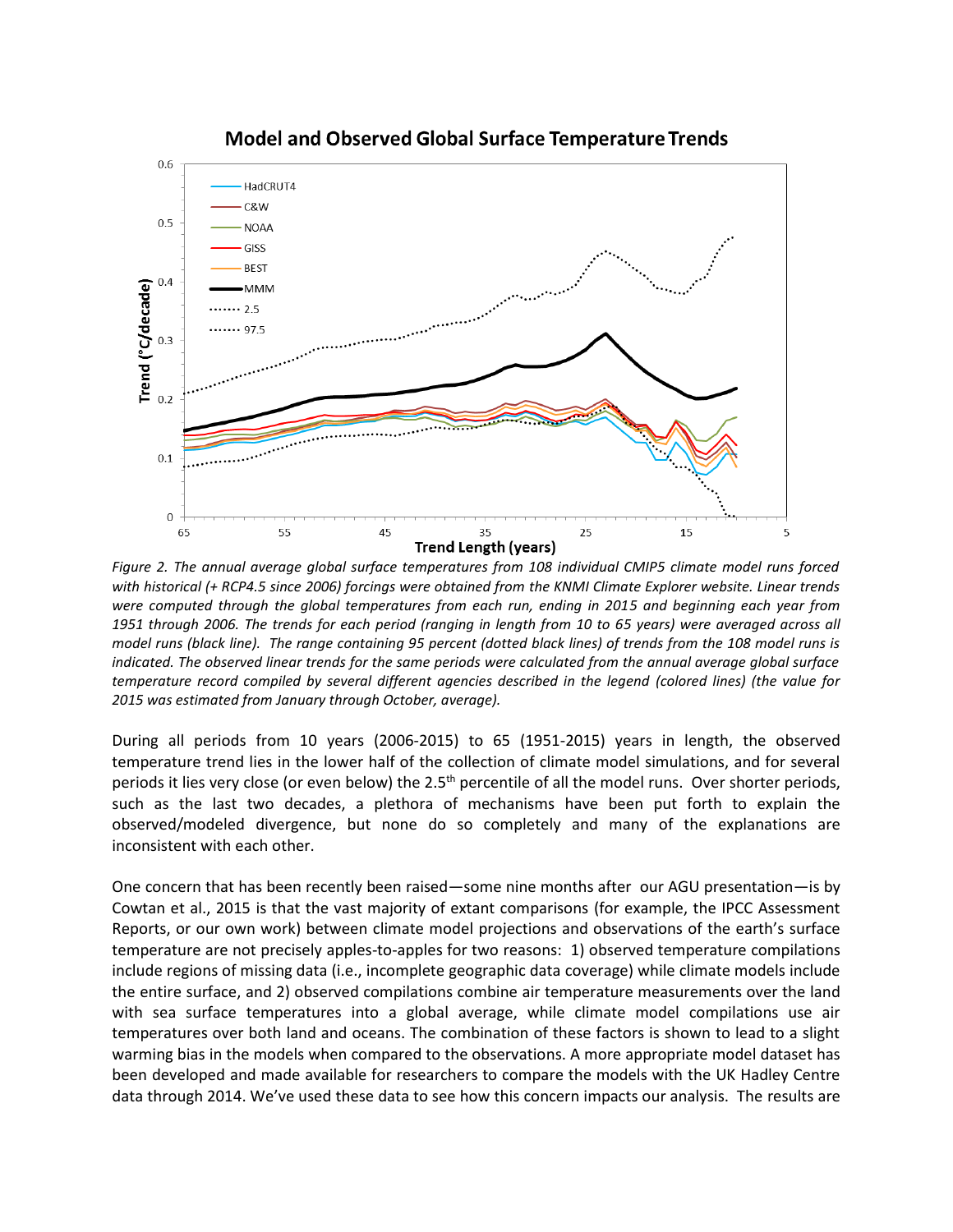shown in Figure 3. While this adjustment brings the observed trends closer to the multi-model mean, it remains clear that the observed trends lie near, and in some cases continue to fall beneath, the lower bound containing 95 percent of all model runs (i.e., the 2.5<sup>th</sup> percentile distribution of model projections).

(Because the 100+ model results are binned very close to a normal frequency distribution), the 2.5<sup>th</sup> percentile is analogous to the .05 confidence limits for a two-tailed (above or below the model average) distribution.)



## **Model and Observed Global Surface Temperature Trends** (ending in 2014)

*Figure 3. The annual average global surface temperatures, derived from a similar methodology used by the UK's Hadley Centre in compiling temperature observations, from 109 individual CMIP5 climate model runs forced with historical (+ RCP4.5 since 2006) radiative changes. These were obtained from the University of York website [\(http://www-users.york.ac.uk/~kdc3/papers/robust2015/index.html,](http://www-users.york.ac.uk/~kdc3/papers/robust2015/index.html) see Cowtan et al., 2015 for more details. Linear trends were computed through the global temperatures from each run, ending in 2014 and beginning each year from 1951 through 2005. The trends for each period (ranging in length from 10 to 64 years) were averaged across all model runs (black line). The range containing 95 percent (dotted black lines) of trends from the 109 model runs is indicated. The observed linear trends for the same periods were calculated from the annual average global surface temperature record compiled by the UK's Hadley Centre (red line).*

If this is not strong evidence that the climate models predict too much warming, there is an additional comparison that can be made, one which is largely free from the sampling issues raised above—an examination of the climate model behavior in a the mid-troposphere.

In addition to analysis performed by John Christy (the results of which are shown in our Figure 1), we performed a trend analysis similar to the one described in our AGU presentation on the midtropopsheric data (as described above). We compare the collection of climate model trends with the collection of trends observed from both satellites and weather balloons. The climate model and the weather balloon observations have been weighted to simulate the observations from the satellites so the comparison is directly apples-to-apples-to-apples, as was the case in Figure 1. Figure 4 displays our results.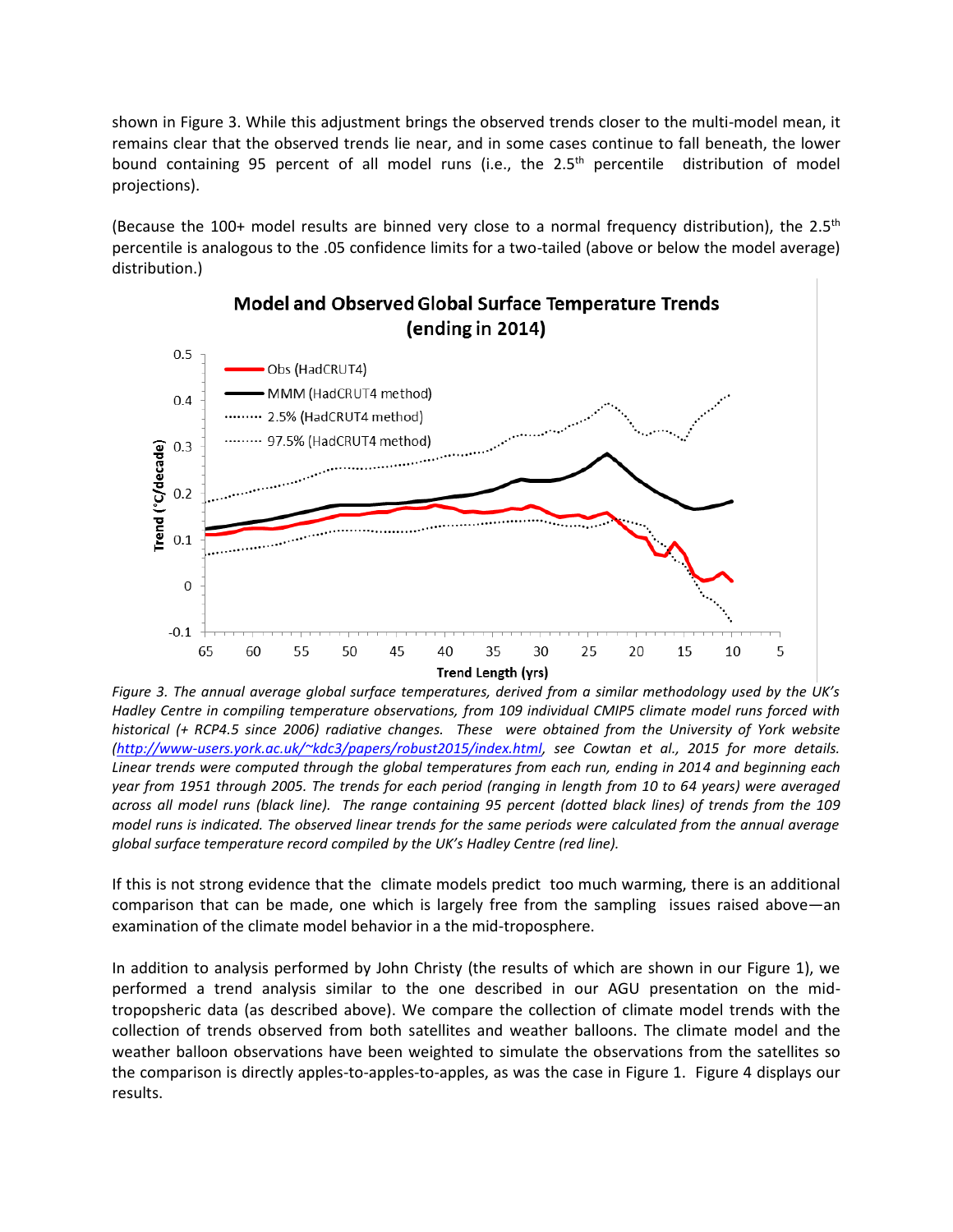

*Figure 4. The annual average global mid-tropospheric temperatures derived from 102 individual CMIP5 climate model runs forced with historical (+ RCP4.5 since 2006) forcings were obtained from John Christy (personal communications). Linear trends were computed through the global temperatures from each run, ending in 2015 and beginning each year from 1975 through 2006. The trends for each period (ranging in length from 10 to 40 years) were averaged across all model runs (black line). The range containing 95 percent (dotted black lines) and the minimum (dashed black line) of trends from the 102 model runs are indicated. The observed linear trends for the same periods were calculated from the annual average global mid-tropospheric temperature record compiled by several different agencies (and include compilations derived from satellite observations as well as weather balloon observations) described in the legend (colored lines) (the value for 2015 was estimated from January through October, average (data provided by John Christy).*

This is a devastating indictment of climate model performance. For periods of time longer than about 20 years, the observed trends from all data sources fall beneath the lower bound which contains 95 percent of all model trends and in the majority of cases, falls beneath even the absolute smallest trend found in any of the 102 climate model runs.

One other very encouraging result, using the satellite and balloon data, is that the observed trends are very flat, meaning that they are constant, neither increasing nor decreasing depending upon length of record. Greenhouse physics actually predicts this, so what we are seeing may very well in fact be the greenhouse-gas-generated response, not random noise. It is simply that the rate of warming is far beneath what has been forecast.

The amount of that overprediciton comports well with a growing body of scientific findings and growing understanding that the sensitivity of the earth's surface temperature to rising atmospheric greenhouse gas levels—as directly determined from observations— lies towards (and yet within) the low end of the mainstream (IPCC AR5) assessed likely range.

Since 2011, at least 14 studies published in the peer-reviewed scientific literature provide strong evidence that the equilibrium climate sensitivity (ECS)—how much the earth's average surface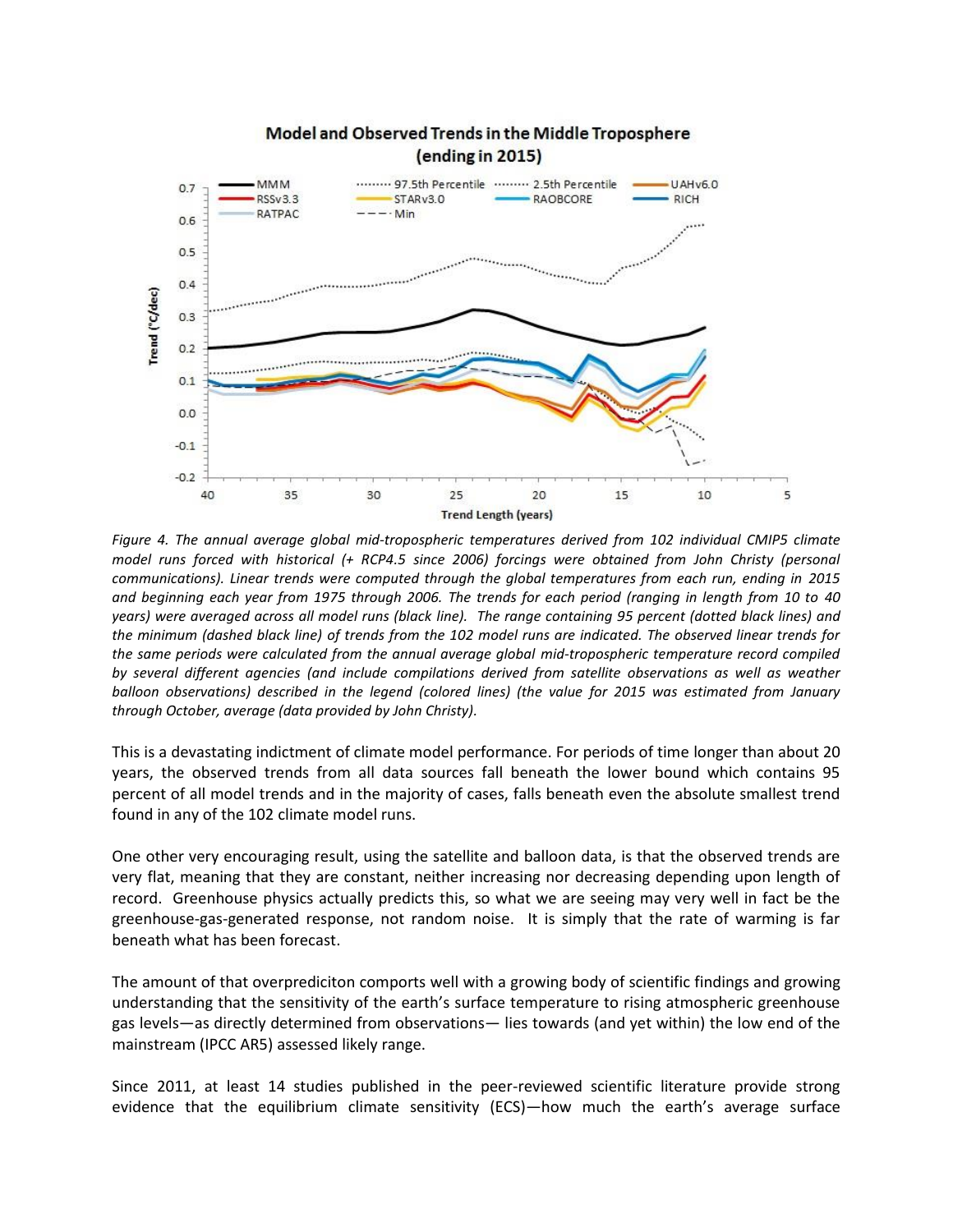temperature will rise under a doubling of the atmospheric carbon dioxide concentration—lies near the low end of the IPCC estimates (Figure 5). This recent research includes investigations of the earth's thermal response to changes in climate forcings that have taken place over the past century, millennium, and over glacial periods.



*Figure 5. Equilibrium climate sensitivity (ECS) estimates from new research beginning in 2011 (colored), compared*  with the assessed range given in the Intergovernmental Panel on Climate Change (IPCC) Fifth Assessment Report *(AR5) and the collection of climate models used in the IPCC AR5. The "likely" (greater than a 66% likelihood of occurrence) range in the IPCC Assessment is indicated by the gray bar. The arrows indicate the 5 to 95 percent confidence bounds for each estimate along with the best estimate (median of each probability density function; or the mean of multiple estimates; colored vertical line). Ring et al. (2012) present four estimates of the climate sensitivity and the red box encompasses those estimates. The right-hand side of the IPCC AR5 range is actually the 90% upper bound (the IPCC does not actually state the value for the upper 95 percent confidence bound of their*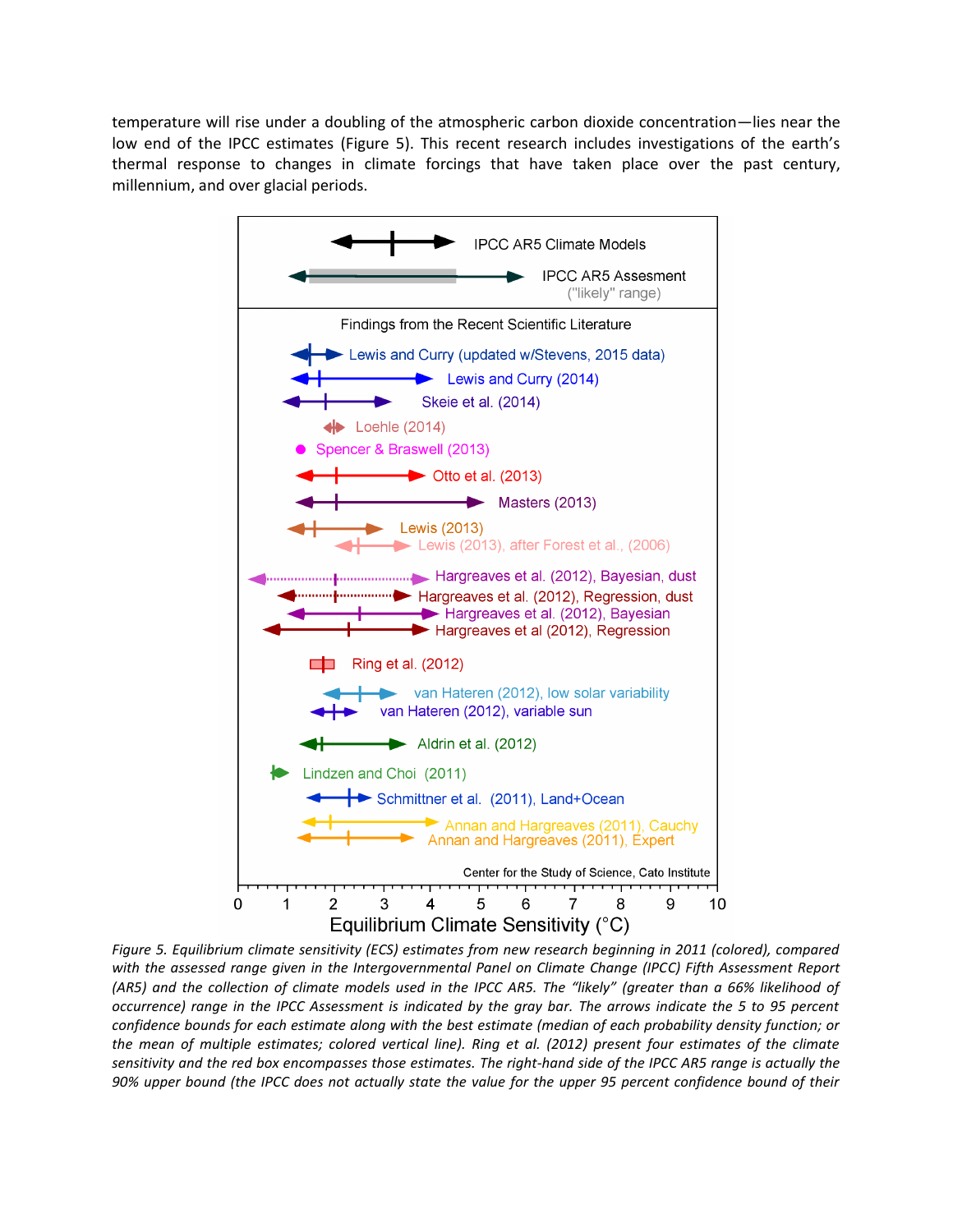*estimate). Spencer and Braswell (2013) produce a single ECS value best-matched to ocean heat content observations and internal radiative forcing.*

Several of these research findings were published subsequent to the 2013 release of the IPCC's *Fifth Assessment Report* (AR5), and thus were not included in that Assessment. Others were considered in the IPCC AR5, and still others were ignored. And while the IPCC AR5 did reflect some influence on these new low ECS estimates—by expanding its "likely" range of ECS estimates downward to include 1.5°C (the low end was 2.0°C in the 2007 IPCC *Fourth Assessment Report*) and omitting a "best estimate" value (which had previously been given as 3.0°C in the 2007 report)—it still doggedly held on to its high end "likely" estimate of 4.5°C. This was a disservice to the latest science, but was a necessary step to preserve the IPCC's reliance on climate projections made by models with an ECS averaging 3.2°C and ranging from 2.1<sup>°</sup>C to 4.7<sup>°</sup>C—the same models recently evaluated by Christy and in our AGU presentation. Had the IPCC fully embraced an ECS near 2.0°C—that which the recent literature suggests—it would have had to throw out much of the rest of the report. We explained the IPCC's conundrum in [this post](http://www.cato.org/blog/ipcc-ar5-real-trouble) on Cato's blog. A more detailed and extremely compelling report on how the IPCC should have handled the new ECS findings was put together by the Global Warming Policy Foundation. Any serious examination of the extant ECS literature would be remiss not to carefully consider the content of the GWPF [report](http://www.thegwpf.org/content/uploads/2014/02/A-Sensitive-Matter-Foreword-inc.pdf) (which convincingly argues for an ECS of 1.75°C or even a bit lower).

One may argue that ECS estimates based upon one or two centuries of observations may not fully capture very long-term climate responses, and that therefore such ECS estimates are likely too low. While the magnitude (or even the existence) of the underestimate is difficult to assess, what is certain is that whatever the influence may be, it is only fully manifest on timescales far beyond even multiple human generations. In other words, when attempting to assess the coming climate changes over the next century or so, observationally based ECS estimates—estimates derived directly from the extant temperature histories both of the surface temperature as well as oceanic heat content—are very appropriate. This is even more so for estimates of the "transient" climate sensitivity—the temperature rise at the time of a doubling of the atmospheric CO2 concentration, as that is likely to occur sometime in the second half of this century, before the ECS is realized. Again, the recent estimates from real world behavior of the atmosphere and ocean are far beneath climate model expectations; see the GWPF [report](http://www.thegwpf.org/content/uploads/2014/02/A-Sensitive-Matter-Foreword-inc.pdf) for a recent round-up.

That the actual ECS (at least as assessed over century times scales) is likely much lower than the average value of the climate models incorporated in the IPCC's AR5 is an efficient explanation for why climate models tend to overpredict the amount of global warming which has taken place—which has huge significance in assessing the utility of climate model projections for future climate change.

Based upon these and other lines of evidence (laid out in our numerous scientific publications, books, blogs articles, social media (see publications listed [here](http://www.cato.org/people/patrick-michaels) an[d here](http://www.cato.org/people/chip-knappenberger) for example)), we conclude that future global warming will occur at a pace substantially lower than that upon which US federal and international actions to restrict greenhouse gas emissions are founded.

It is high time to rethink those efforts.

## **References:**

Aldrin, M., et al., 2012. Bayesian estimation of climate sensitivity based on a simple climate model fitted to observations of hemispheric temperature and global ocean heat content. *Environmetrics*, doi: 10.1002/env.2140.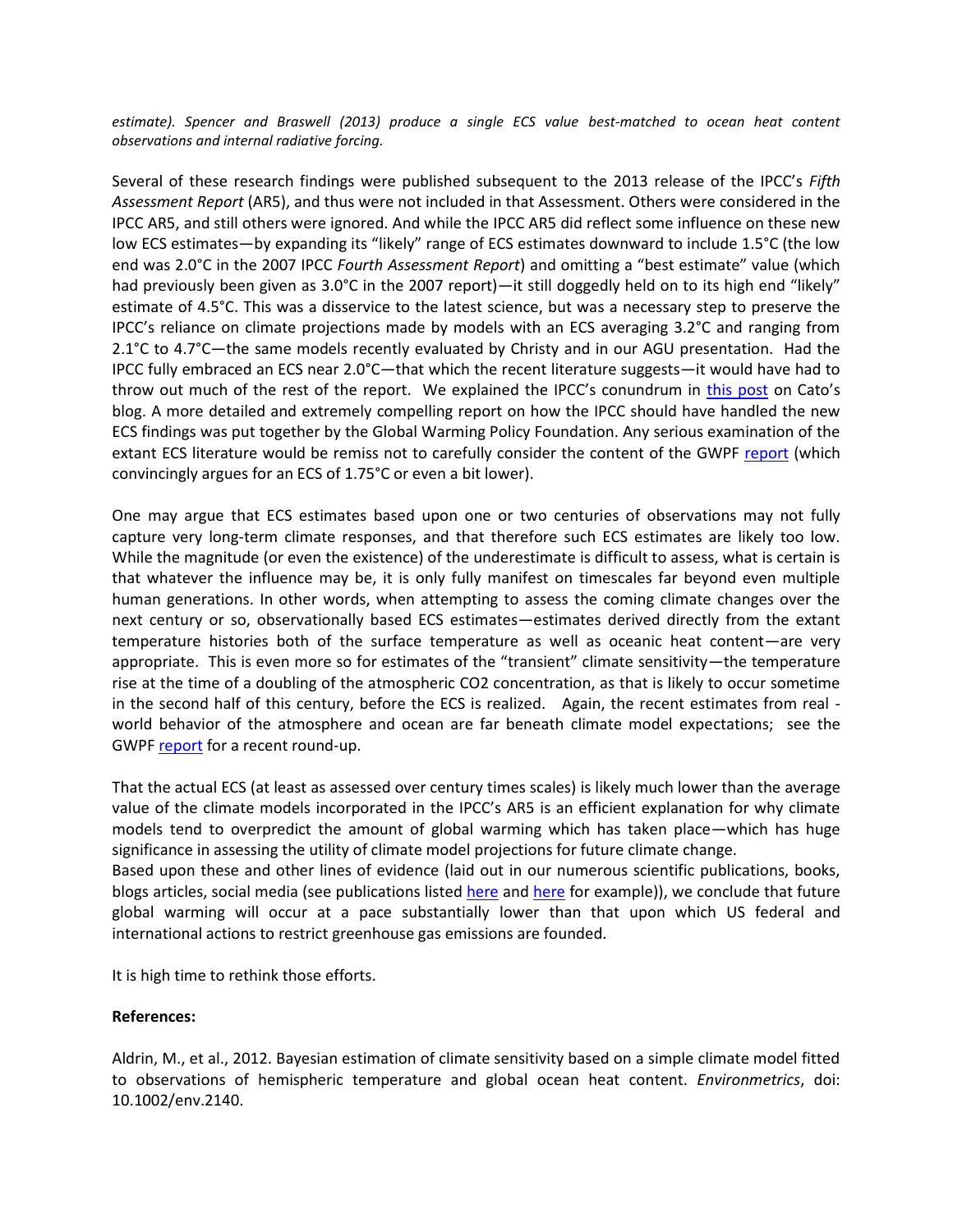Annan, J.D., and J.C Hargreaves, 2011. On the generation and interpretation of probabilistic estimates of climate sensitivity. *Climatic Change*, 104, 324-436.

Berkeley Earth Surface Temperature (BEST) Land + Ocean Data, accessed December 18, 2015 at http://berkeleyearth.org/land-and-ocean-data/

Christy, J. R., 2015.Testimony presented to the U.S. Senate Committee on Commerce, Science, & Transportation Subcommittee on Space, Science and Competition hearing "Data or Dogma? Promoting Open Inquiry in the Debate over the Magnitude of Human Impact on Earth's Climate," December 8, 2015.

Cowtan, K., et al., 2105. Robust comparison of climate models with observations using blended land air and ocean sea surface temperatures. *Geophysical Research Letters*, 42, 6526-6534, doi:10.1002/2015GL064888

Cowtan, K., and R. G. Way, 2014. Coverage bias in the hadcrut4 temperature series and its impact on recent temperature trends. *Quarterly Journal of the Royal Meteorological Society*, 140, 1935–1944, doi:10.1002/qj.2297.

GISTEMP Team, 2015: *GISS Surface Temperature Analysis (GISTEMP)*. NASA Goddard Institute for Space Studies. Dataset accessed December 8, 2015 at [http://data.giss.nasa.gov/gistemp/.](http://data.giss.nasa.gov/gistemp/)

Hansen, J., et al., 2010. [Global surface temperature change,](http://pubs.giss.nasa.gov/abs/ha00510u.html) *Reviews of Geophysics,* 48, RG4004, doi:10.1029/2010RG000345.

Hargreaves, J.C., et al., 2012. Can the Last Glacial Maximum constrain climate sensitivity? *Geophysical Research Letters***, 39**, L24702, doi: 10.1029/2012GL053872

Intergovernmental Panel on Climate Change, 2007. *Climate Change 2007: The Physical Science Basis. Contribution of Working Group I to the Fourth Assessment Report of the Intergovernmental Panel on Climate Change*. Solomon, S., et al. (eds). Cambridge University Press, Cambridge, 996pp.

Intergovernmental Panel on Climate Change, 2013. *Climate Change 20013: The Physical Science Basis. Contribution of Working Group I to the Fifth Assessment Report of the Intergovernmental Panel on Climate Change*. Final Draft Accepted in the 12th Session of Working Group I and the 36th Session of the IPCC on 26 September 2013 in Stockholm, Sweden.

Karl, T. R., et al., 2015. Possible artifacts of data biases in the recent global surface warming hiatus. *Science*, doi:10.1126/science.aaa5632

Lewis, N. 2013. An objective Bayesian, improved approach for applying optimal fingerprint techniques to estimate climate sensitivity. *Journal of Climate*, doi: 10.1175/JCLI-D-12-00473.1.

Lewis, N. and J.A. Curry, C., 2014. The implications for climate sensitivity of AR5 focring and heat uptake estimates. *Climate Dynamic*, 10.1007/s00382-014-2342-y.